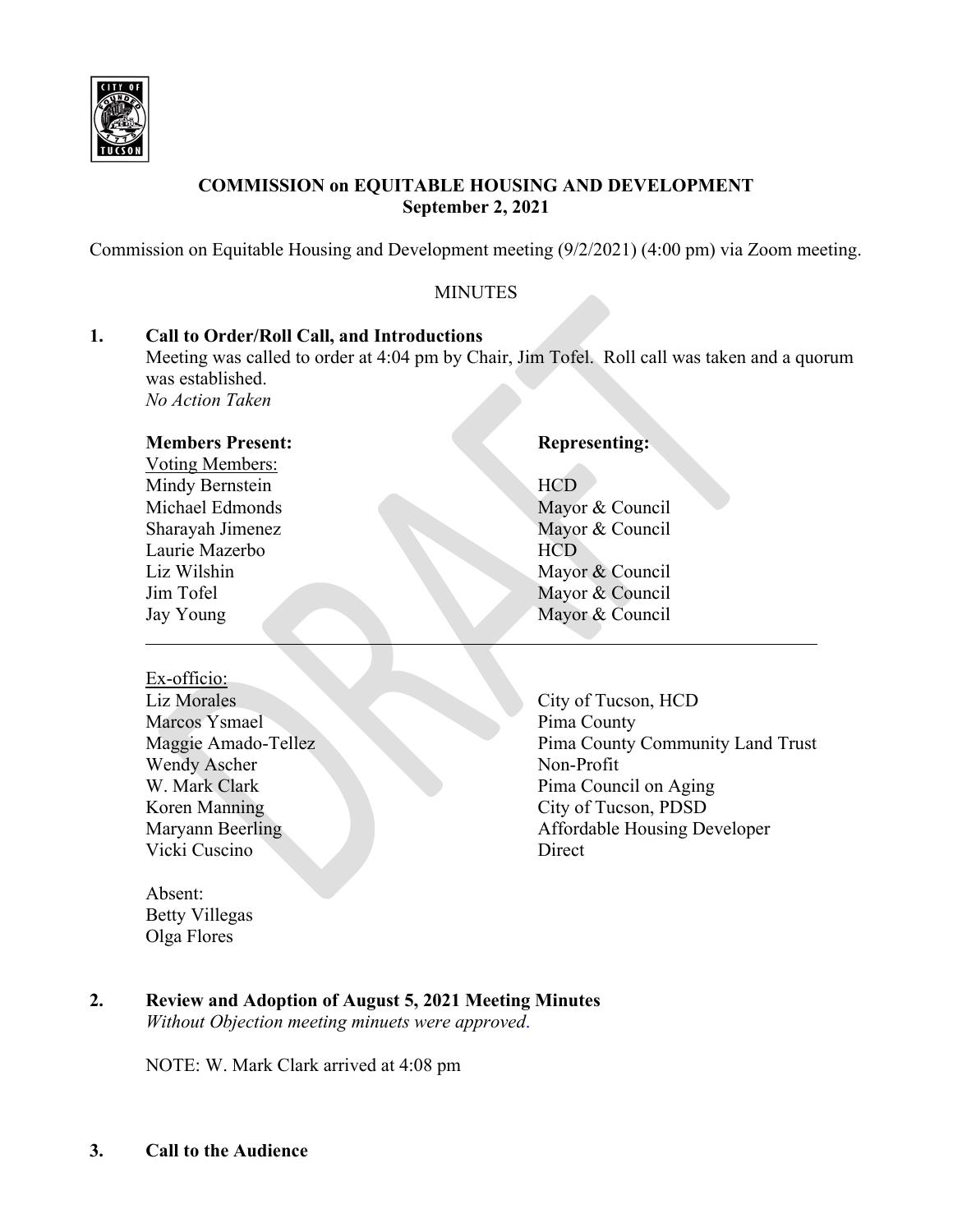Chair Jim Tofel read aloud the guidelines for Call to the Audience for virtual meetings:

*This is the time when any member of the public may address the Commission on Equitable Housing and Development. Due to time constraints, the total time allocated for this is 15 minutes. Individuals are allowed three (3) minutes each. Due to Open Meeting Law, Commission Members cannot discuss topics that are not on the agenda. Items brought up by the public may be considered as an agenda item for a future meeting*

No audience members spoke.

Discussion was held regarding when Call to the Audience should be held. As well as the creation of an e-mail resource for members of the public to send comments to.

No action taken.

#### **4. Subcommittee Updates**

**Affordable Housing**: No updates

**Permanent Supportive Housing:** First meeting to be held on 9/9/21

**Housing Segregation:** No updates

Committee was made aware that Commissioner M. Lane has resigned from the committee and the newly created Commissioner who will represent the youth is in the processing of being filled.

No action taken.

#### **5. Phoenix Housing Plan and Update from Arizona Department of Housing**

Presentation was given *Sheree Bouchee of ADOH, formerly with the City of Phoenix. No action taken.*

### **6. HCD Updates**

*Presentation was given by Jason Thorpe of City of Tucson, HCD and Ann Chanecka of City of Tucson, HCD. No action taken.*

#### **7. ADU Ordinance Letter**